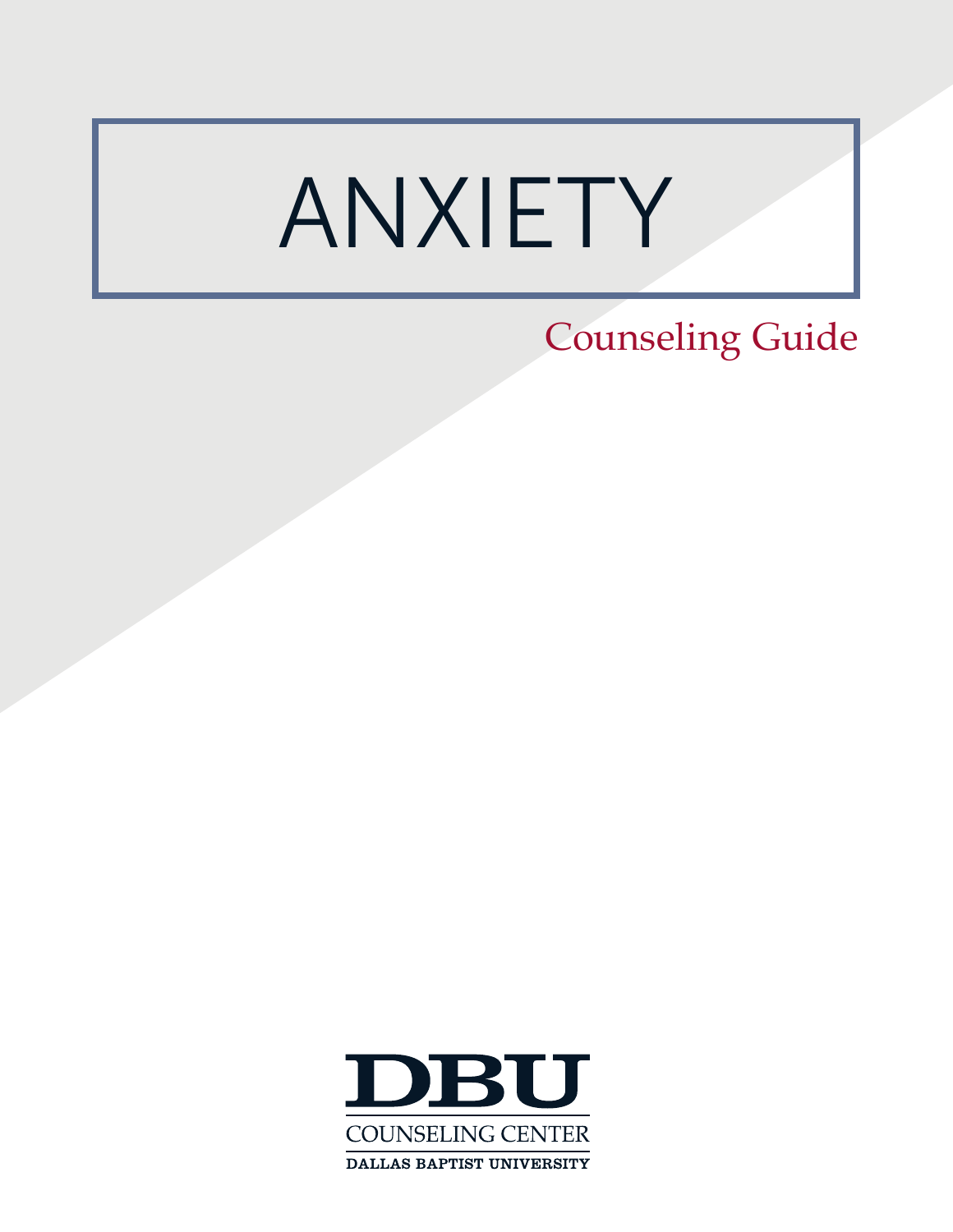# WHAT IS ANXIETY?

Anxiety is apprehension of a future problem. Think about the last time that you studied for many hours so as to avoid getting a bad grade on a test. Or the last time that you felt "butterflies" before a first date because you wanted to make a good first impression. Some anxiety can be a good and natural thing. However, anxiety can develop and intensify into a disorder that impairs functioning in life, work, and relationships.

# WHAT MAINTAINS ANXIETY?

Anxiety occurs in part from a reciprocal interaction between thoughts, emotions, and behaviors. Here is an example of how this plays out with someone who is afraid to speak up in class.

# 1. Thoughts

You think "I always sound stupid when I speak up in class, and I don't seem to have anything good to contribute anyways."

# 2. Emotions

You have something on your mind that you would like to contribute to the class discussion, but you feel nervous. If that weren't bad enough, your heart is racing.

# 3. Behaviors

You decide to sit in silence and not say anything in class because it is easier to stay silent than to risk being perceived as stupid. The fear of speaking up is reinforced as speaking up in class makes you anxious!

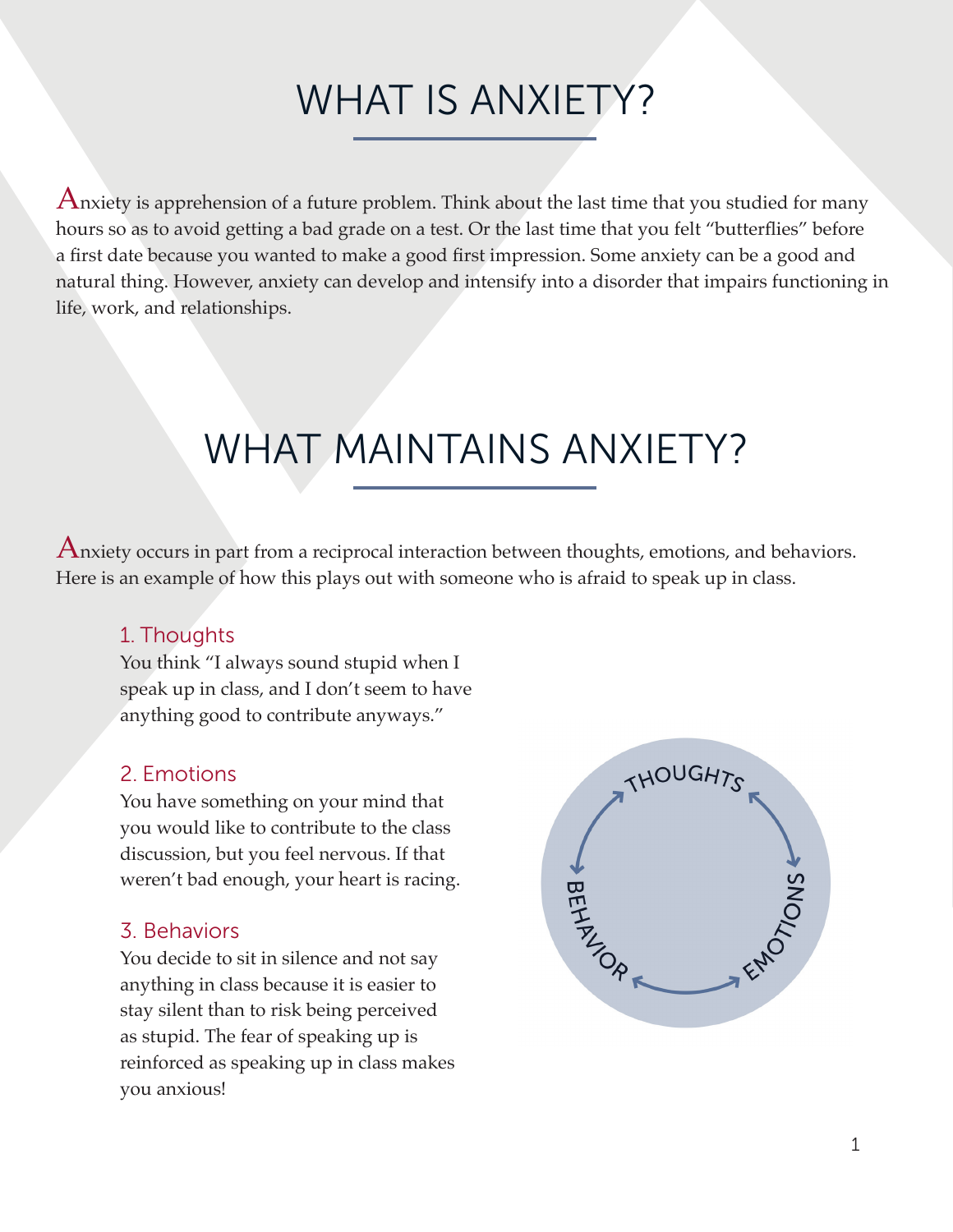# CLASSICAL CONDITIONING

Anxiety disorders can be developed (or learned) over time through a psychological process called classical conditioning. Ivan Pavlov, a Russian physician, is well known in psychology for an experiment he did back in the 1900s where he conditioned dogs to salivate at the ringing of the bell. Basically, he gave food to the dog which made the dog salivate. During repeated trials the food was paired with the sound of a bell. Eventually the food was taken out. But the dog salivated in response to the sound of the bell! See the following figure to demonstrate the experiment:

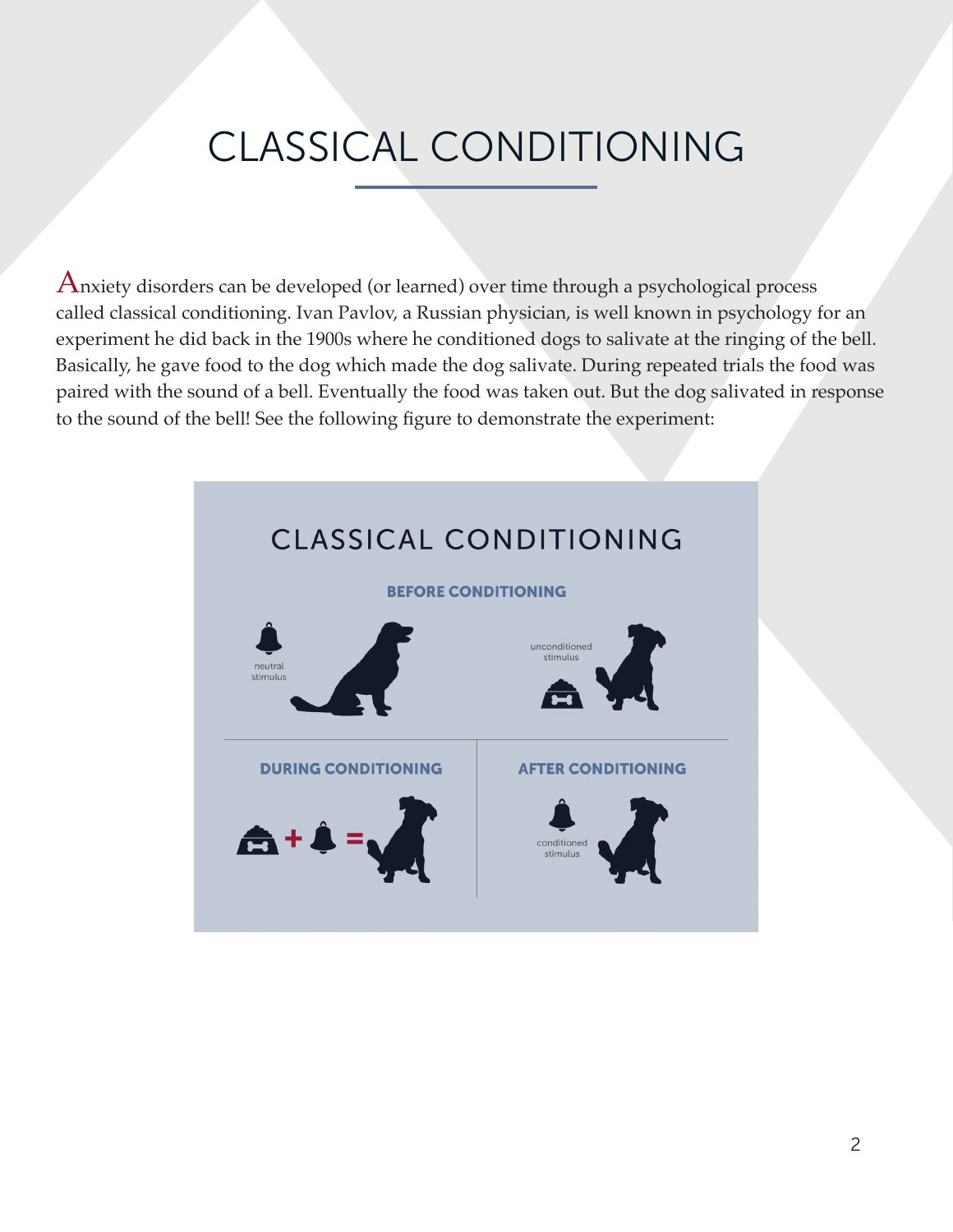# AN EXAMPLE OF CLASSICAL CONDITIONING WITH ANXIETY

# Before Conditioning

During her freshman year, Sally decided she wanted to try out for the dance team at her university, and she signed up for the tryouts (Unconditional Stimulus). Though many girls tried out for the team, very few were accepted because of the limited number of open spots. Naturally, Sally felt a little anxious (Unconditioned Response), as is normal when performing. However, Sally also had a tendency to be overly critical of her performance, and her anxiety only seemed to make these feelings worse. Her solution was to push through and ignore her anxiety. Much to her discouragement, she didn't make the team that year!

### During Conditioning

Unfortunately, Sally became more and more anxious each time she tried out for the dance team. Over time she eventually began to expect that her performance would fail during tryouts (US), and she blamed her anxiety. She almost didn't try out for the team the next year. But, she worked hard, ignored her anxiety (and her critical thoughts), and signed up yet again to try out for the team. The tryouts (US) became more and more associated with how critical she always got about her own performance (Conditioned Stimulus). The result was a very uncomfortable anxiety (UR). Much to her discouragement, she didn't make the team again both her sophomore and junior years!

### After Conditioning

During her senior year, Sally decided that she would apply for an internship with her school. The familiar tendency to be overly critical of her performance came into play on the day of her interview. This performance-based situation (CS) triggered painful anxiety (Conditioned Response) of a severe kind. She became anxious to the point she had a panic attack right before the interview. She was very confused as to why the anxiety was so strong in her.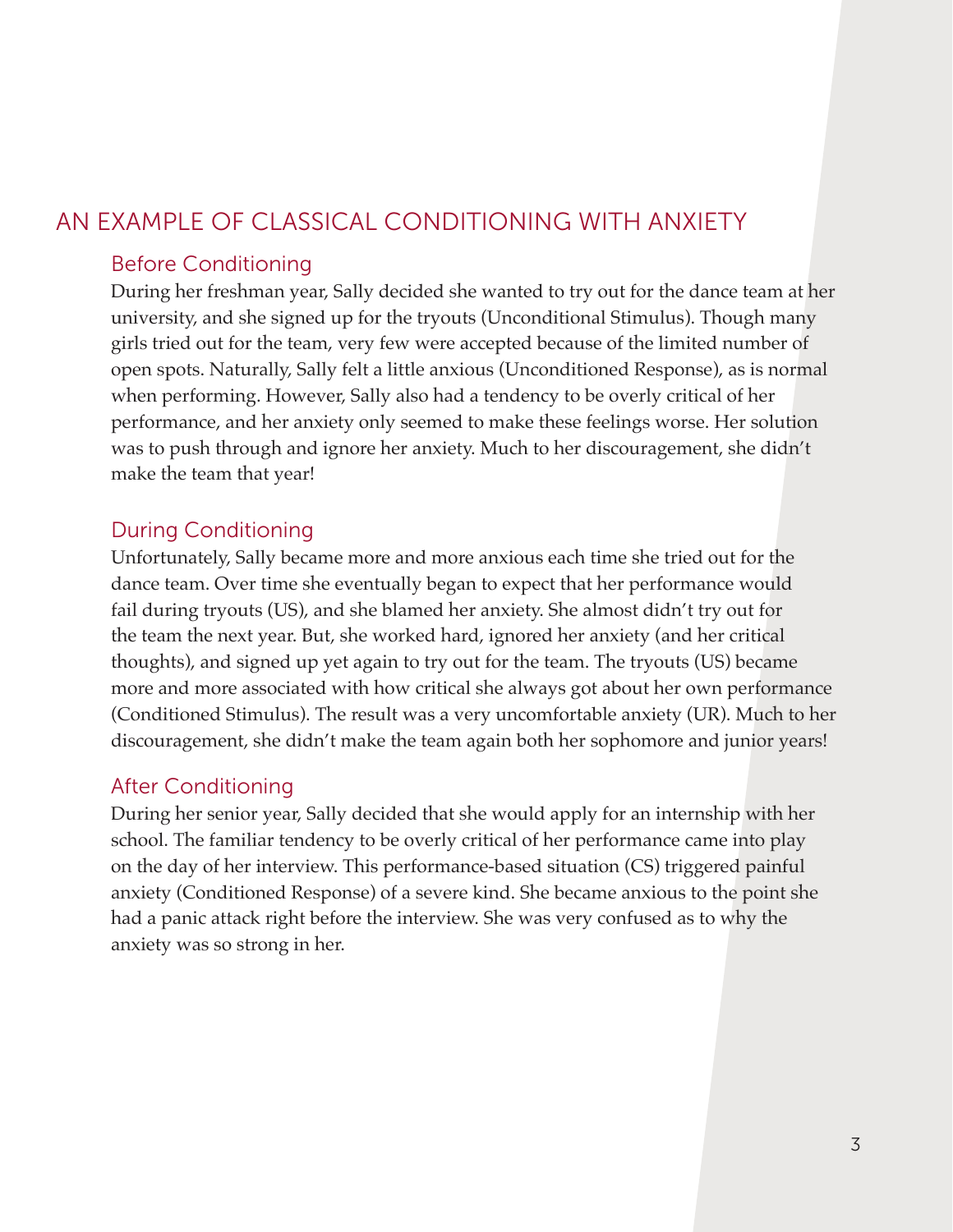# SO WHAT'S GOING ON HERE?

Sally slowly developed a tendency over time to view anxiety as the cause of failure in performance-based situations. Little did she know that her self-critical thoughts were weakening her performance. Because of this, she believed deep down that her performance would never be good enough. Each time she would enter into a situation where her performance was put to the test, these self-critical thoughts fueled her painful anxiety. Each time that she failed, her belief that her anxiety would always cause her to fail was reinforced. Notice that she coped with her anxiety by trying to ignore it. This is a common tendency and unfortunately, her attempts to avoid feeling anxious only made things worse. She was confused with the resulting panic attack that happened before the interview because she was unable to make sense of the flooding of self-critical thoughts. Sally could hardly cope with experiencing something as important as an internship interview with the belief that her anxiety would cost her the internship.

# WHAT CAN WE LEARN FROM THIS CASE-STUDY?

- Anxiety is often due to the unhealthy ways that we have coped with situations in the past.
- In performance-based situations, some anxiety is natural. Bottling up anxiety can potentially increase into something more painful. The pull yourself up by your bootstraps mentality (or dance shoe straps mentality in our example with Sally) rarely works in the long run.
- Anxiety that is learned over time can be unlearned, but the conditioning must be reversed. If we have learned to expect the worst with anxiety, it might be helpful for us to learn that it is okay to allow ourselves to be anxious. In other words, instead of avoiding the anxiety we must change our relationship with anxiety. This is easier said than done! Over time, we can replace irrational or self-defeating thoughts with rational ones. We can see anxiety as something that is natural and temporary instead of something that will control us.
- Avoidance of situations that bring about anxiety actually reinforces the feelings of anxiety.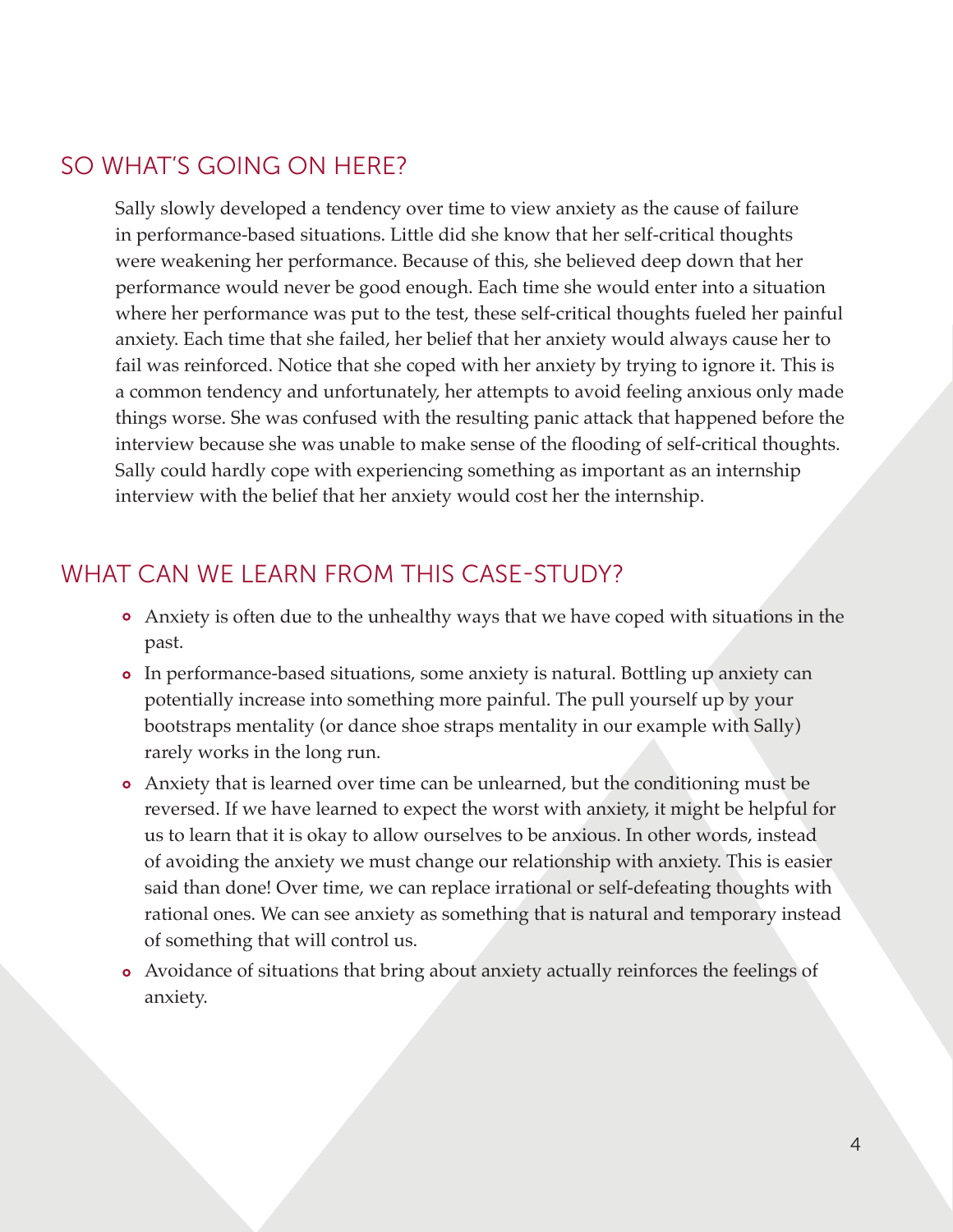# MISCONCEPTIONS ABOUT ANXIETY

### 1. It is a sin to be anxious.

This is an oversimplification of anxiety. Though the Bible talks about how we should not worry, anxiety doesn't always come from making sinful choices, rebelling against God's standards, or even a lack of trust in God. Rather, anxiety is often more complex than that. It includes problematic thoughts that have often been learned over time, feelings which cannot be turned off easily, and behaviors that we engage in to minimize what we are thinking and feeling within.

# 2. If only I trusted in the Lord more (or prayed more), I wouldn't experience anxiety.

This is not necessarily true. The Bible does not guarantee that the pain of anxiety will go away after trusting the Lord. In fact, the Lord may allow you to experience anxiety as a way of pushing you to have a greater dependence on Him. The Bible tells us that He does not give us more than we can bear (1 Corinthians 10:13).

#### 3. God isn't present when I am anxious or doesn't care.

When experiencing painful anxiety, it may be tempting to believe that the Lord is absent or doesn't care. The presence of God is not always felt in the moment, but sometimes we look back and realize that He was there the entire time giving us strength to get through the storm. Nonetheless, He never abandons us (Deuteronomy 31:6)!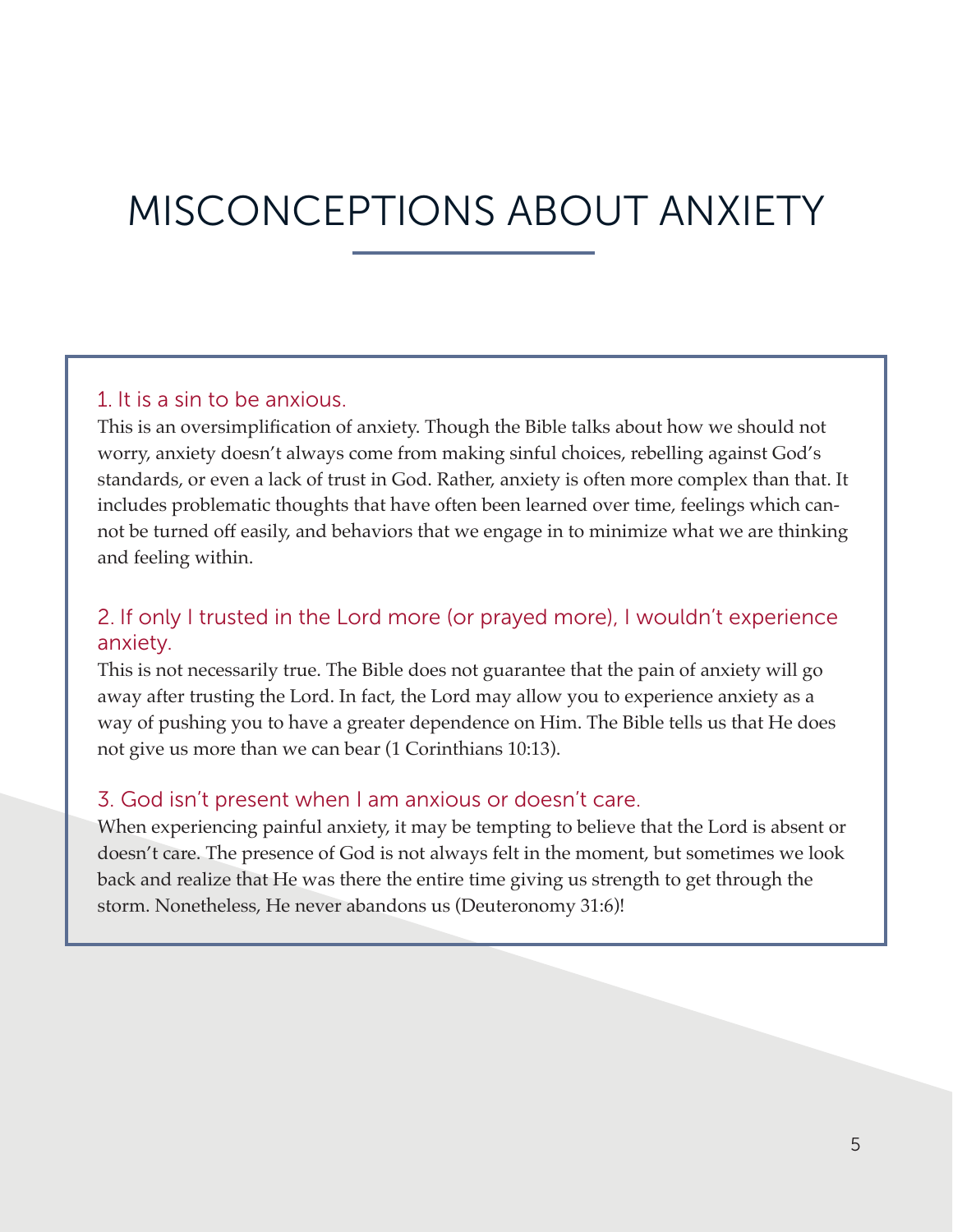# TRUTH ABOUT ANXIETY

#### You are not alone!

Think about how many people that you come into contact within a day. How many of them do you think have psychological distress? The interesting thing is that you can't always tell the difference between someone who suffers from an anxiety disorder and someone who doesn't. Everyone's story is unique, but we can relate to one another in multiple ways.

#### You are not crazy!

When dealing with panic-like symptoms that are common with experiencing anxiety, it may be tempting to think that you are crazy. Your body is wired to fear things in your environment. It may just be that your fears are misfiring or coming from irrational thoughts. The good news is that you can learn how to change your thoughts and/or extinguish your fears.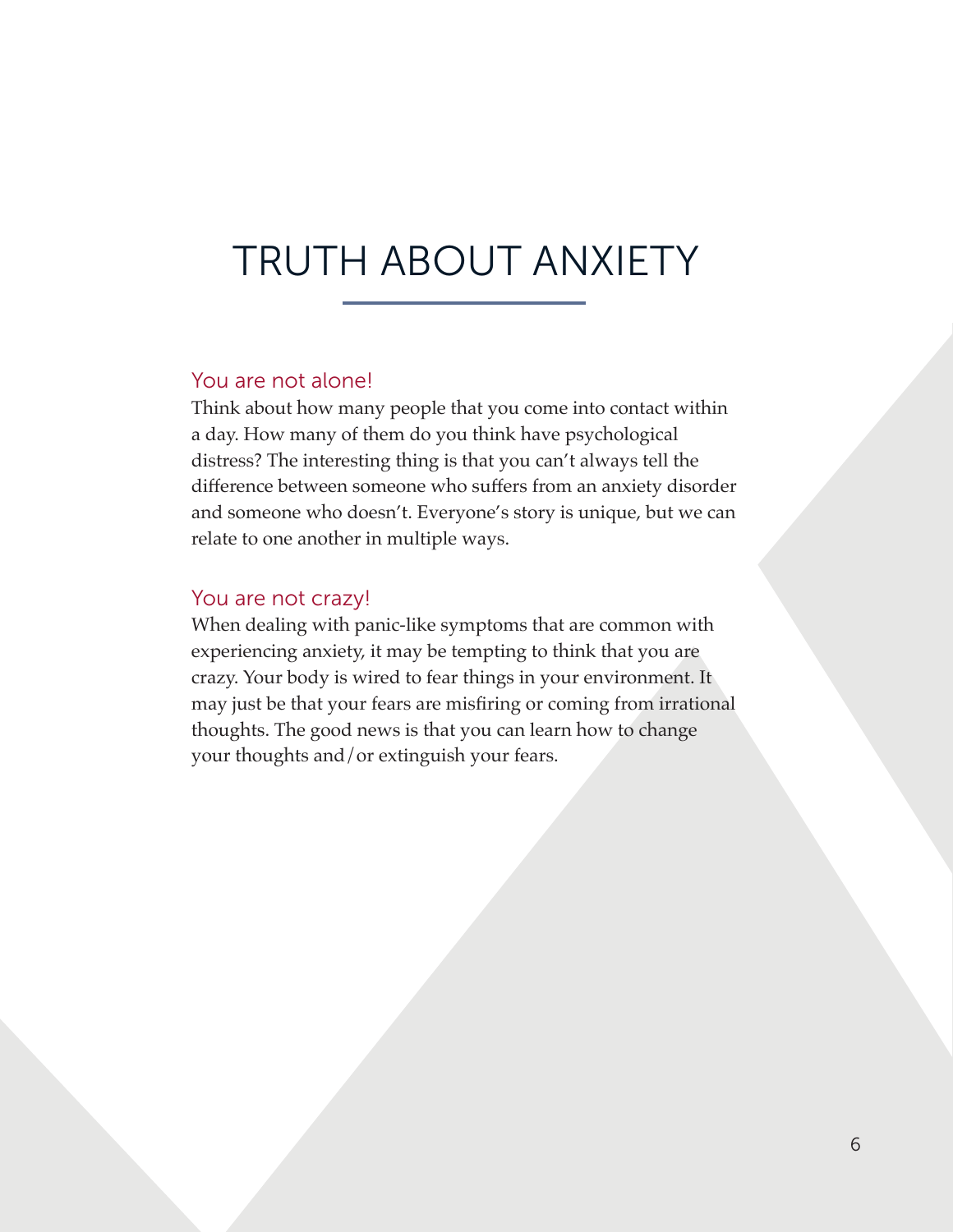# ANXIETY IN THE BIBLE

The Bible has many different examples of biblical characters having feelings that are commonly associated with anxiety. Consider the following examples:

Luke 22:41-44 describes Jesus, praying to the Father to "take this cup from me; yet not my will, but yours be done" the evening before He was crucified. Scripture describes Jesus, in so much anguish and anxiety, that his sweat was like drops of blood falling to the ground.

In Exodus 3 and 4, God called Moses to deliver the Israelites out of Egypt. The Israelites were being held as slaves by Pharaoh. Moses was very anxious about this task.

# Moses cried out to the Lord:

Exodus 3:11 "Who am I, that I should go to Pharaoh, and that I should bring the sons of Israel out of Egypt?"

The Lord responded in 4:12- …"Certainly I will be with you: When you have brought the people out of Egypt, you shall worship God at this mountain."

### Exodus 4:1

"What if they will not believe me or listen to what I say? For they may say, 'The LORD has not appeared to you."

The Lord responded with a way to make the Egyptians believe him.

### Exodus 4:10

"Please, Lord, I have never been eloquent, neither recently nor in the past, nor since You have spoken to Your servant; for I am slow of speech and slow of tongue"

The Lord responded in 4:11-12- …"who has made man's mouth? Or who makes him mute or deaf, or seeing or blind? Is it not I, the Lord? Now then go, and I, even I, will be with your mouth, and teach you what you are to say."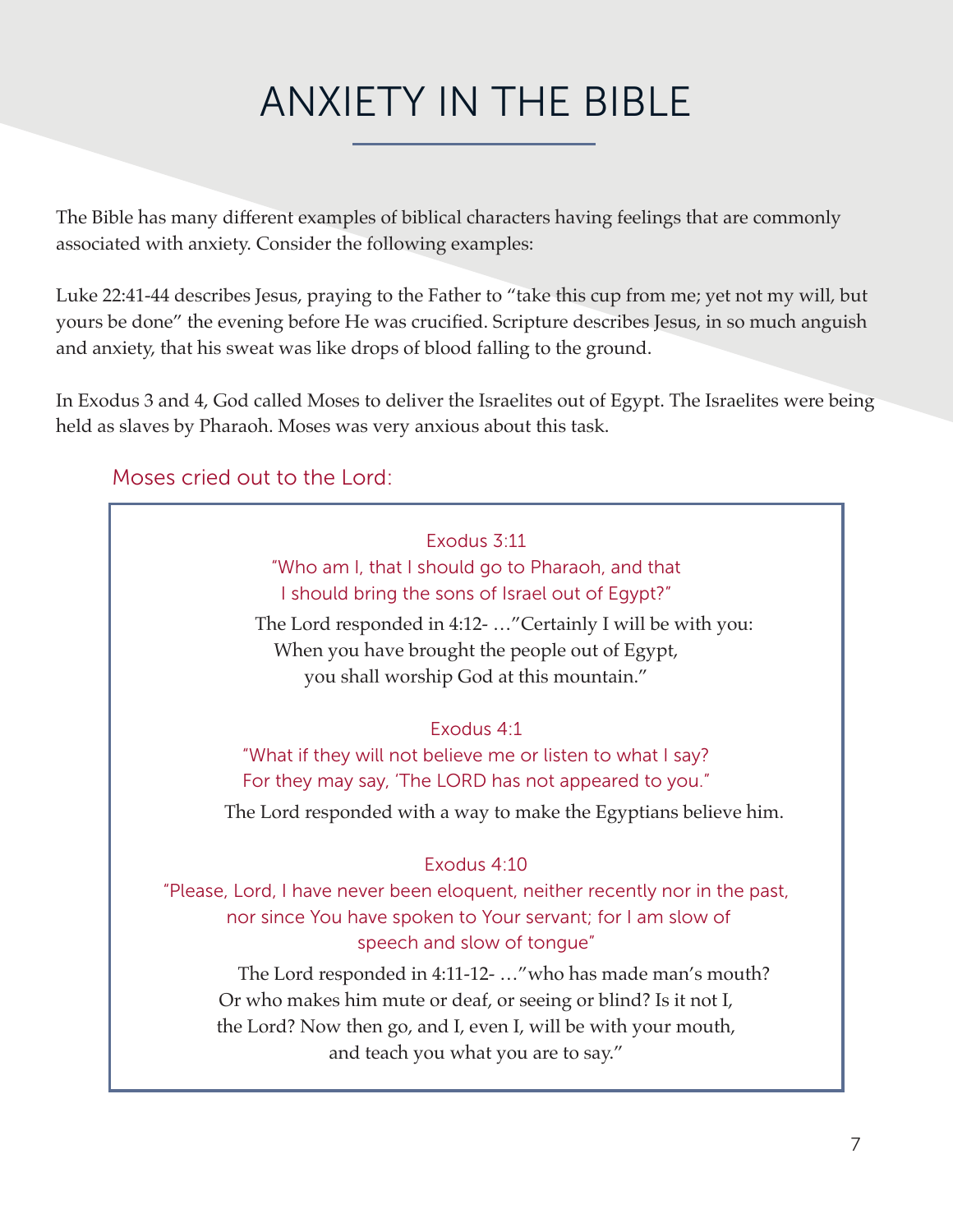In Matthew 14:22-33, the disciples were terrified to see Jesus walking on the water. They thought that He was a ghost. Additionally, when Jesus called Peter to walk on water towards Him, Peter started to sink when he took his eyes off Jesus and focused is attention instead on the wind. Jesus asked him why he doubted.

In Mark 4:35-41, the disciples cried out to Jesus when they are out on a boat on the Sea of Galilee. The disciples saw that Jesus was sound asleep, and so they cried in fear to Him wondering if He truly cared that they were in such a life-threatening situation. Jesus calmed the storm and asked them why they were afraid.

# WHAT CAN WE DO?

#### PRAY

The Bible talks a lot about praying to the Lord in times of trouble. It may feel like the Lord is absent when we are experiencing anxiety, but the Bible is clear about how the Lord cares and loves us. Here are a couple of encouraging verses to remember when in the middle of struggling with anxiety:

#### Matthew 6:25-26

 "For this reason I say to you, do not be worried about your life, as to what you will eat or what you will drink; nor for your body, as to what you will put on. Is not life more than food, and the body more than clothing? Look at the birds of the air, that they do not sow, nor reap nor gather into barns, and yet your heavenly father feeds them. Are you not worth much more than they?"

#### Philippians 4:6-7

"Be anxious for nothing, but in everything by prayer and supplication with thanksgiving let your requests be made known to God. And the peace of God, which surpasses all comprehension, will guard your hearts and your minds in Christ Jesus."

#### 1 Peter 5:6-7

"Therefore humble yourselves under the mighty hand of God, that He may exalt you at the proper time, casting all your anxiety on Him, because He cares for you."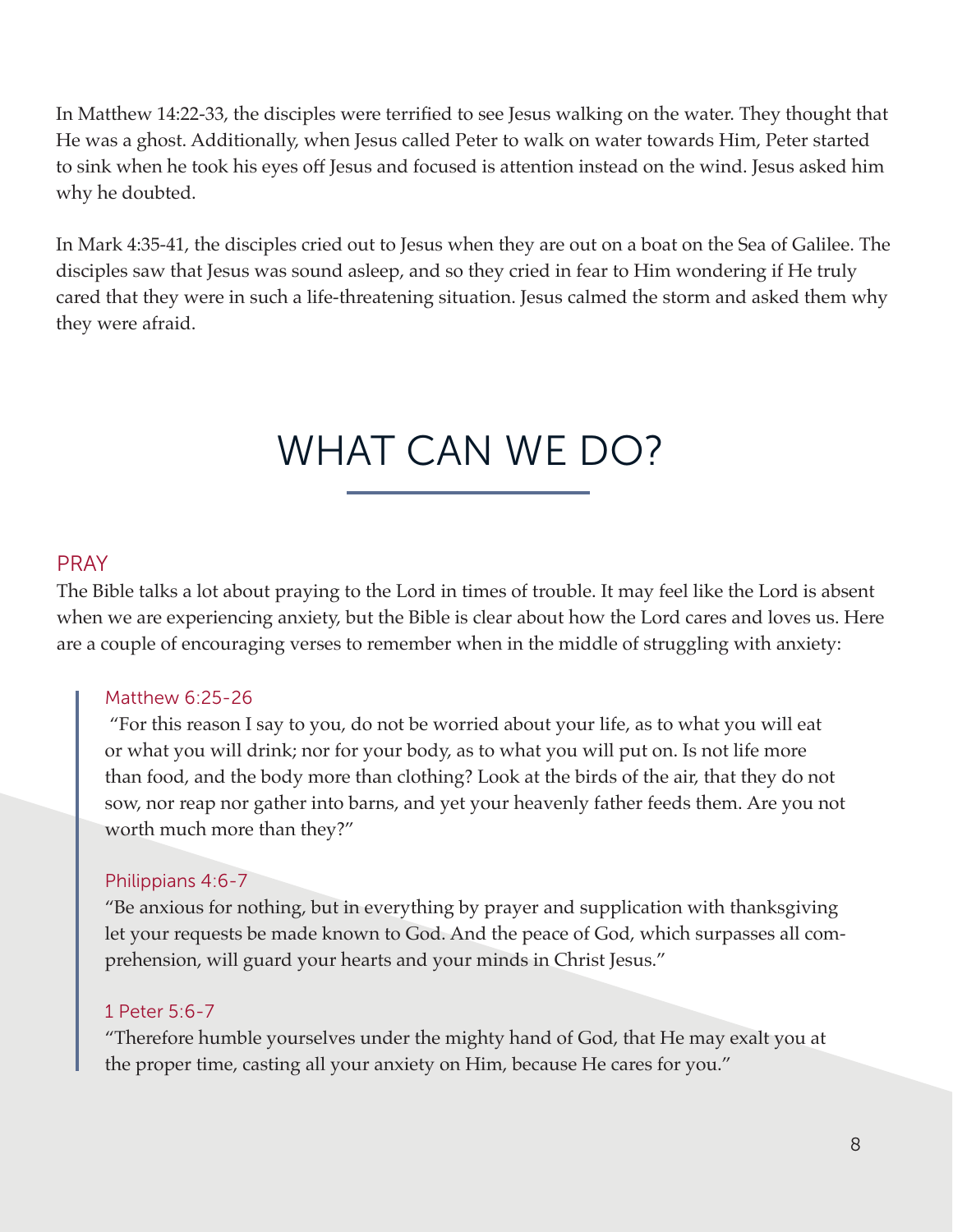### BREATHE

A lot of bodily sensations happen when experiencing anxiety. The muscles may tense. The heart rate increases. The breaths become shortened and quick. I it can help to take a few minutes to find a quiet place to breathe and relax.

#### Try this at home:

A very simple exercise that you can do is to close your eyes and breathe in for 5 seconds and then out for 5 seconds. Each second should be a full second. If you need to, say "one thousand one, one thousand two, one thousand 3" in your mind. Then breathe out for 4, then in for 4. Out for 3, in for 3. Then 2. Then breathe one final deep breath.

#### Helpful tips to remember:

- Breathe with your stomach and not your chest. When you breathe in, allow the stomach to expand. When you breathe out, allow the stomach to contract. If you need to, place two fingers on your stomach the first time or two to make sure your stomach is expanding and contracting enough.
- Breath in through your nose and out through your mouth.
- Make sure to have a good posture with your feet flat on the floor.
- When you breathe in, breath in all the oxygen that you need. When you breathe out, breath out all the oxygen out.
- Play some soothing music if it helps you relax.